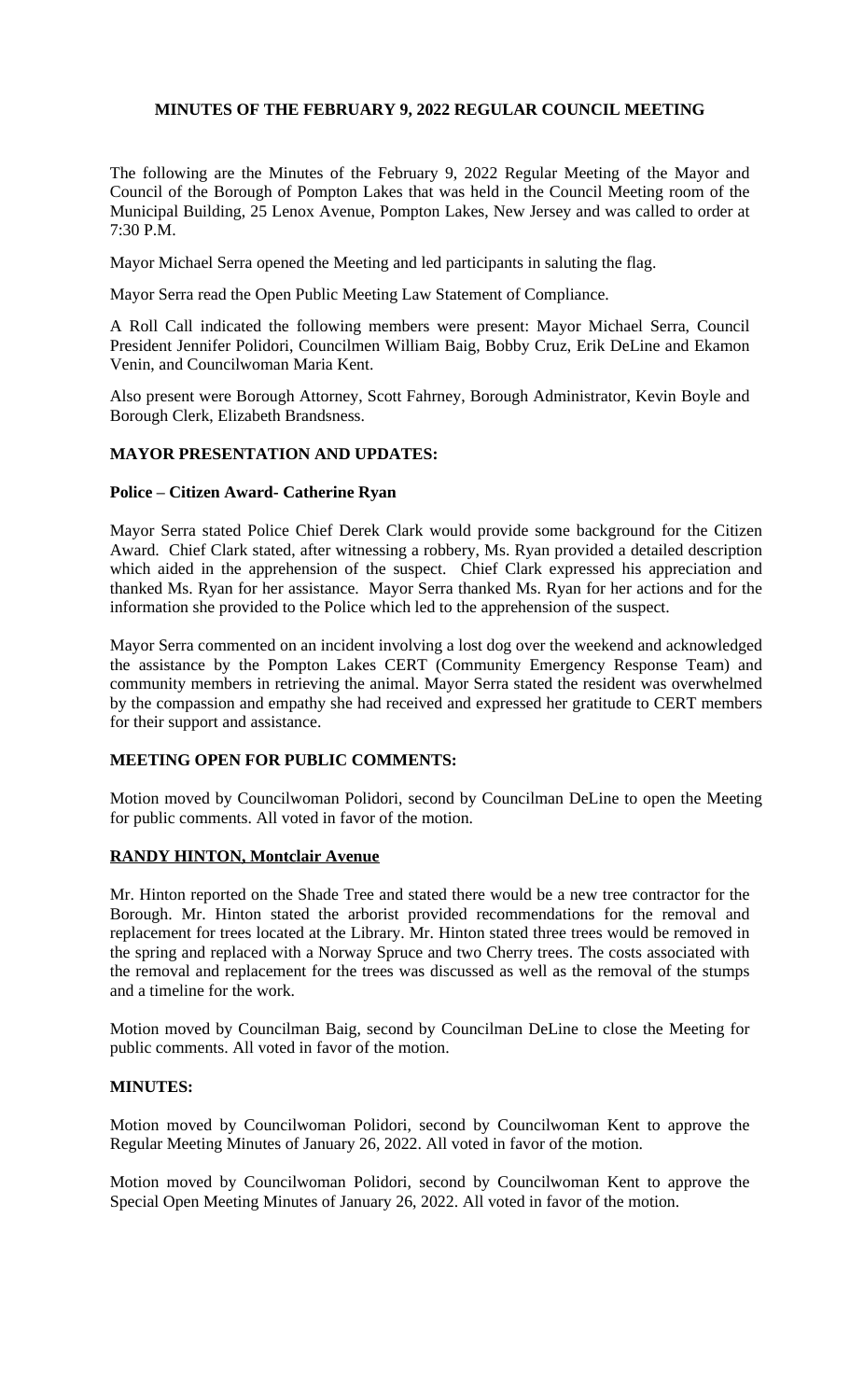## **BILL LISTS: None**

| <b>Current Fund</b>        |  |
|----------------------------|--|
| Capital Fund               |  |
| <b>Recreation Trust</b>    |  |
| Unemployment               |  |
| Dog Trust Account          |  |
| <b>Other Trust Account</b> |  |
| Clerk's Account            |  |
| <b>Open Space Trust</b>    |  |

#### **PETITIONS: None**

#### **CONSENT AGENDA:**

*(No Council Members Required Any Resolutions to Be Pulled from the Consent Agenda for Separate Action)*

**WHEREAS**, the Mayor and Council of the Borough of Pompton Lakes has reviewed the Consent Agenda consisting of various proposed Resolutions, and

**WHEREAS**, the Mayor and Council of the Borough of Pompton Lakes does not desire to remove any Resolutions for individual action from that Agenda, and

**NOW, THEREFORE, BE IT RESOLVED** that the following Resolutions on the Consent Agenda are hereby approved:

- 1. Resolution 22-83 Promoting Hector Alcantara To Senior Public Safety Tele-Communicator Effective February 14, 2022
- 2. Resolution 22-84 Promoting Stephanie Hunt To Senior Public Safety Tele-Communicator Effective February 14, 2022
- 3. Resolution 22-85 Appointment Of Travis Segarra To The Position Of Laborer 1 With The Department Of Public Works
- 4. Resolution 22-86 Governor's Council On Alcoholism And Drug Abuse Fiscal Grant Cycle October 2020 – June 2025
- 5. Resolution 22-87 Promotion Of Anthony C. Pogue To The Position Of Laborer 1 With The Department Of Public Works
- 6. Resolution 22-88 Authorizing The Award Of The Bid For Tree Removal, Tree Trimming And Stump Grinding Service To Downes Tree Service And Almstead Tree and Shrub Care
- 7. Resolution 22-89 Authorizing The Approval Of Pay Estimate #3 To Your Way Construction In Connection With The Colfax Avenue Improvements Project In The Amount Of \$30,046.60
- 8. Resolution 22-90 Authorizing a Contract For The Acquisition Of Goods or Services Pursuant to NJSA 19:44A-20.4 And/Or NJSA 19:44A-20.5 With Andrew Brewer, Esq. Of Maraziti, Falcon, LLP To Serve As **(***Attorney To The Redevelopment Agency)*
- 9. Resolution 22-91 Authorizing a Contract For The Acquisition Of Goods or Services Pursuant to NJSA 19:44A-20.4 And/Or NJSA 19:44A-20.5 With Andrew Brewer, Esq Of Maraziti Falcon, LLP To Serve As **(***Attorney to the Zoning Board of Adjustments)*
- 10. Resolution 22-92 Authorizing a Contract For The Acquisition Of Goods or Services Pursuant to NJSA 19:44A-20.4 And/Or NJSA 19:44A-20.5 With Andrew Brewer Of Maraziti, Falcon, LLP To Serve As **(***Attorney to the Planning Board)*
- 11. Resolution 22-93 Authorizing a Contract For The Acquisition Of Goods or Services Pursuant to NJSA 19:44A-20.4 And/Or NJSA 19:44A-20.5 With Maser Consulting Inc./Colliers Engineering & Design To Serve As **(***Engineer To The Redevelopment Agency)*
- 12. Resolution 22-94 Authorizing a Contract For The Acquisition Of Goods or Services Pursuant to NJSA 19:44A-20.4 And/Or NJSA 19:44A-20.5 With Maser Consulting, Inc./Colliers Engineering & Design To Serve As **(***Engineer To The Zoning Board of Adjustments)*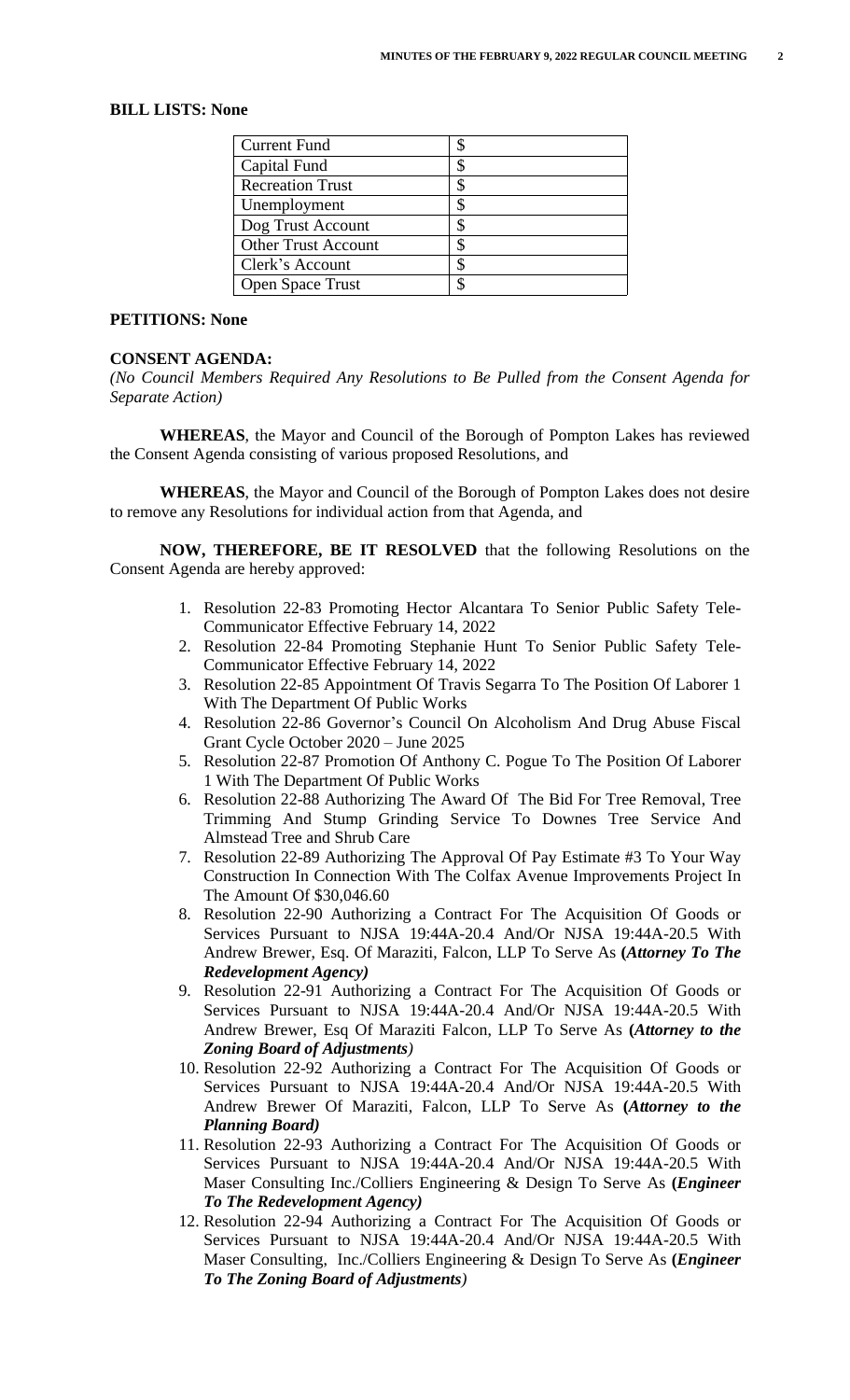- 13. Resolution 22-95 Authorizing a Contract For The Acquisition Of Goods or Services Pursuant to NJSA 19:44A-20.4 And/Or NJSA 19:44A-20.5 With Maser Consulting Inc./Colliers Engineering & Design, Inc. To Serve As **(***Engineer To The Planning Board)*
- 14. Resolution 22-96 Authorizing a Contract For The Acquisition Of Goods or Services Pursuant to NJSA 19:44A-20.4 And/Or NJSA 19:44A-20.5 With Maser Consulting Inc./Colliers Engineering & Design To Serve As **(***Planner to The Planning Board)*
- 15. Resolution 22-97 Authorizing a Contract For The Acquisition Of Goods or Services Pursuant to NJSA 19:44A-20.4 And/Or NJSA 19:44A-20.5 With Maser Consulting, Inc./Colliers Engineering & Design To Serve As **(***Planner to the Redevelopment Agency)*
- 16. Resolution 22-98 Authorizing a Contract For The Acquisition Of Goods or Services Pursuant to NJSA 19:44A-20.4 And/Or NJSA 19:44A-20.5 With Maser Consulting, Inc./Colliers Engineering & Design, Inc. To Serve As **(***Planner To The Zoning Board Of Adjustments)*
- 17. Resolution 22-99 Authorizing a Contract For The Acquisition Of Goods or Services Pursuant to NJSA 19:44A-20.4 And/Or NJSA 19:44A-20.5 With Maser Consulting Inc./Colliers Engineering & Design, Inc. To Serve As **(***Planner to the Borough)*
- 18. Resolution 22-100 Approving Appointment Of Full-Time Crossing Guards (Sudol / Schuitema / Foy)

Motion moved by Councilman Baig, second by Councilwoman Polidori to approve the Consent Agenda. All voted in favor of the motion.

## **RESOLUTION 22-83**

**WHEREAS,** Hector Alcantara has been recommended by Chief Clark to be considered for promotion to Senior Public Safety Tele-Communicator; and

**WHEREAS,** he currently serves as a Public Safety Tele-Communicator for the Police Department; and

**WHEREAS,** the Personnel Committee has reviewed the Chief's request and has recommended he be promoted to Senior Public Safety Tele-Communicator with a salary of \$45,077.00.

**NOW, THEREFORE, BE IT RESOLVED** by the Mayor and Council of the Borough of Pompton Lakes, County of Passaic, and State of New Jersey that it hereby appoints Hector Alcantara to the position of Senior Public Safety Tele-Communicator with a salary of \$45,077.00 effective February 14, 2022.

#### **RESOLUTION 22-84**

**WHEREAS,** Stephanie Hunt has been recommended by Chief Clark to be considered for promotion to Senior Public Safety Tele-Communicator; and

**WHEREAS,** she currently serves as a Public Safety Tele-Communicator for the Police Department; and

**WHEREAS,** the Personnel Committee has reviewed the Chief's request and has recommended she be promoted to Senior Public Safety Tele-Communicator with a salary of \$45,077.00.

**NOW, THEREFORE, BE IT RESOLVED** by the Mayor and Council of the Borough of Pompton Lakes, County of Passaic, and State of New Jersey that it hereby appoints Stephanie Hunt to the position of Senior Public Safety Tele-Communicator with a salary of \$45,077.00 effective February 14, 2022.

#### **RESOLUTION 22-85**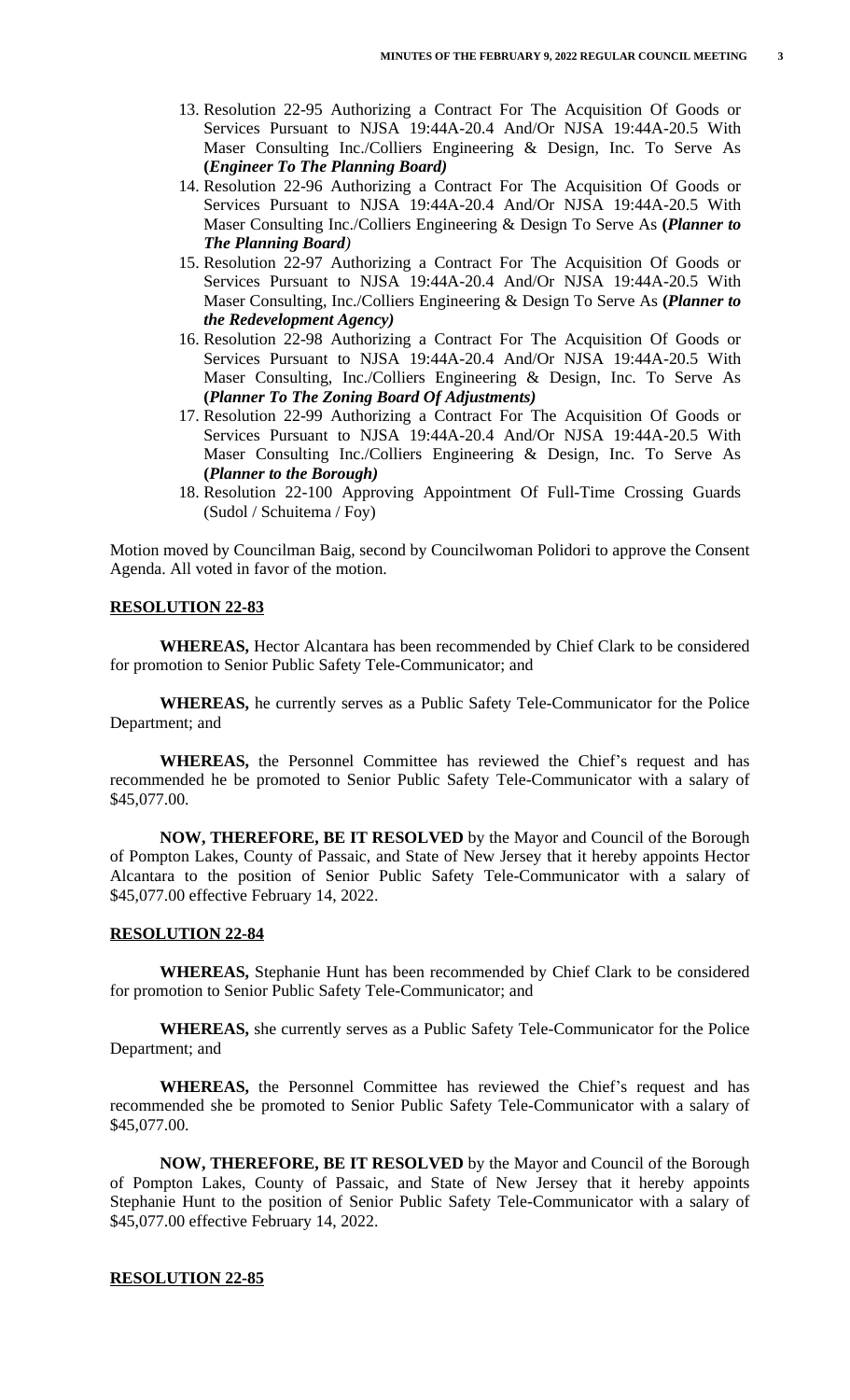**WHEREAS,** due to a number of vacancies within the Department of Public Works the position of Laborer 1 was advertised; and

**WHEREAS,** several candidates were interviewed by the Superintendent of Public Works and Borough Administrator; and

**WHEREAS,** Travis Segarra was chosen for the full-time position of Laborer 1 at a starting salary of \$36,234.00; and

**WHEREAS,** a request has been made by Daniel O'Rourke, Superintendent of Public Works to confirm said recommended appointment.

**NOW, THEREFORE, BE IT RESOLVED,** by the Mayor and Council of the Borough of Pompton Lakes, County of Passaic, State of New Jersey, that Travis Segarra be hereby appointed to the full-time position of Laborer 1.

# **RESOLUTION 22-86**

**WHEREAS,** the Governor's Council on Alcoholism and Drug Abuse established the Municipal Alliances for the Prevention of Alcoholism and Drug Abuse in 1989 to educate and engage residents, local government and law enforcement officials, schools, nonprofit organizations, the faith community, parents, youth and other allies in efforts to prevent alcoholism and drug abuse in communities throughout New Jersey; and

 **WHEREAS,** the Borough Council of the Borough of Pompton Lakes, County of Passaic, State of New Jersey recognizes that the abuse of alcohol and drugs is a serious problem in our society amongst persons of all ages; and therefore has an established Municipal Alliance Committee; and

 **WHEREAS,** the Borough of Pompton Lakes Council further recognizes that it is incumbent upon not only public officials but upon the entire community to take action to prevent such abuses in our community; and

 **WHEREAS,** the Borough of Pompton Lakes Council has applied for funding to the Governor's Council on Alcoholism and Drug Abuse through the County of Passaic.

 **NOW, THEREFORE, BE IT RESOLVED,** by the Mayor and Council of the Borough of Pompton Lakes, County of Passaic, State of New Jersey that it hereby recognizes the following:

1. The Borough of Pompton Lakes Council does hereby authorized the submission of a strategic plan for the Pompton Lakes Municipal Alliance grant for the period of Fiscal Year 2023 in the amount of:

| <b>DEDR</b> | \$8,276.48 |
|-------------|------------|
| Cash Match  | \$2,069.12 |
| In-Kind     | \$6,207.36 |

2. The Borough of Pompton Lakes Council acknowledges the terms and conditions for administering the Municipal Alliance grant, including the administrative compliance and audit requirements.

#### **RESOLUTION 22-87**

**WHEREAS,** Anthony C. Pogue was appointed as a part-time laborer on December 8, 2021; and

**WHEREAS,** based upon review, a request has been made by Daniel O'Rourke, Superintendent of Public Works to promote him to Laborer 1 at a starting salary of \$36,234.00.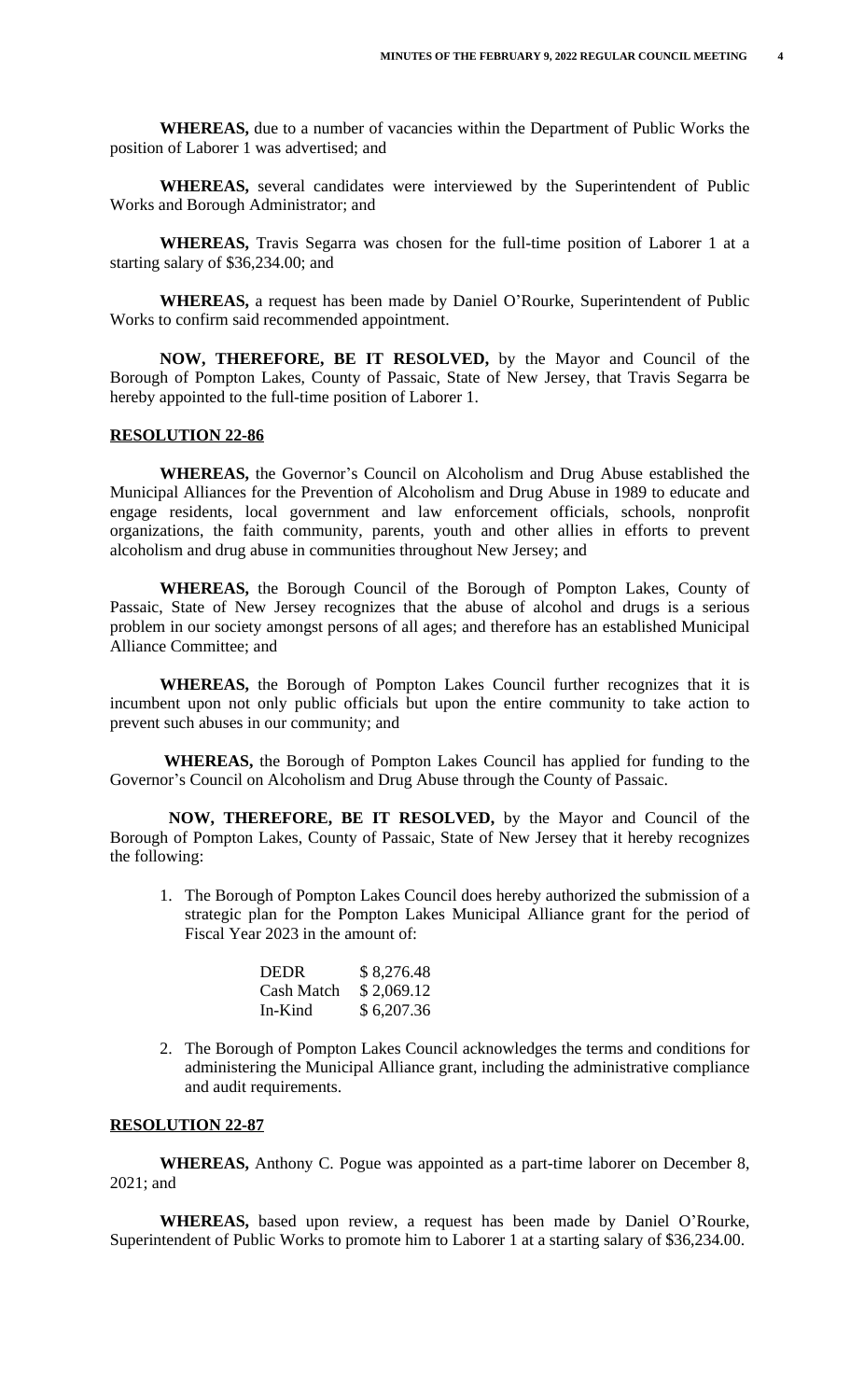**NOW, THEREFORE, BE IT RESOLVED,** by the Mayor and Council of the Borough of Pompton Lakes, County of Passaic, State of New Jersey, that Anthony C. Pogue be promoted to the full-time position of Laborer 1 at a starting salary of \$36,234.00.

#### **RESOLUTION 22-88**

**WHEREAS,** the Borough of Pompton Lakes advertised the bid for tree removal, tree trimming and stump grinding services on January 11, 2022; and

**WHEREAS,** bids were received on January 28, 2022; and

**WHEREAS,** 2 contractors submitted bids for such services; and

**WHEREAS,** based upon the review of the bids submitted it has been determined that Downes Tree Service is the "lowest responsible bidder" for Tree Removal and Tree Trimming and Almstead Tree and Shrub Care for Stump Grinding; and

**WHEREAS,** the Borough Administrator recommends the award of the bid to each company for a 2-year term expiring on December 31, 2023; and

**WHEREAS,** the Treasurer has certified funds are available in the Temporary Budget and in the 2022 Budget when finally adopted.

**NOW, THEREFORE, BE IT RESOLVED** by the Mayor and Council of the Borough of Pompton Lakes, County of Passaic, State of New Jersey that it hereby awards the bid of tree removal and tree trimming to Downes Tree Service and Almstead Tree and Shrub Care for stump grinding to for a 2-year period expiring December 31, 2023.

#### **RESOLUTION 22-89**

**WHEREAS**, Your Way Construction was awarded the contract for the Colfax Avenue Improvements Project in the amount of \$402,281.11; and

 **WHEREAS,** pay estimate #3 has been approved by Ferriero Engineering in the amount of \$30,046.46 for work completed to date; and

**WHEREAS,** the Treasurer has certified that funds are available in Capital Budget Account #C-04-55-854-902

 **NOW, THEREFORE, BE IT RESOLVED** by the Mayor and Council of the Borough of Pompton Lakes, County of Passaic, State of New Jersey that it hereby approves pay estimate #3 for Your Way Construction in the amount of \$30,046.60.

#### **RESOLUTION 22-90**

**WHEREAS,** there exists a need for the procurement of goods or services for the Borough of Pompton Lakes from Andrew Brewer, Esq. of Maraziti, Falcon, LLP to serve as Attorney to the Redevelopment Agency; and

**WHEREAS,** the Treasurer has certified that funds are available for this purpose; and

**WHEREAS,** Pompton Lakes desires to enter into contract with Andrew Brewer, Esq. of Maraziti, Falcon, LLP pursuant to the provisions of NJSA 19:44A-20.4 and/or NJSA 19:44A-20.5; and

**WHEREAS,** the Treasurer has certified that the value of the contract may exceed \$17,500.00; and

**WHEREAS,** the term of the contract will be from January 1, 2022 through December 31, 2022; and

**WHEREAS,** Andrew Brewer, Esq. of Maraziti, Falcon, LLP has submitted a Business Entity Disclosure Certification in compliance with law.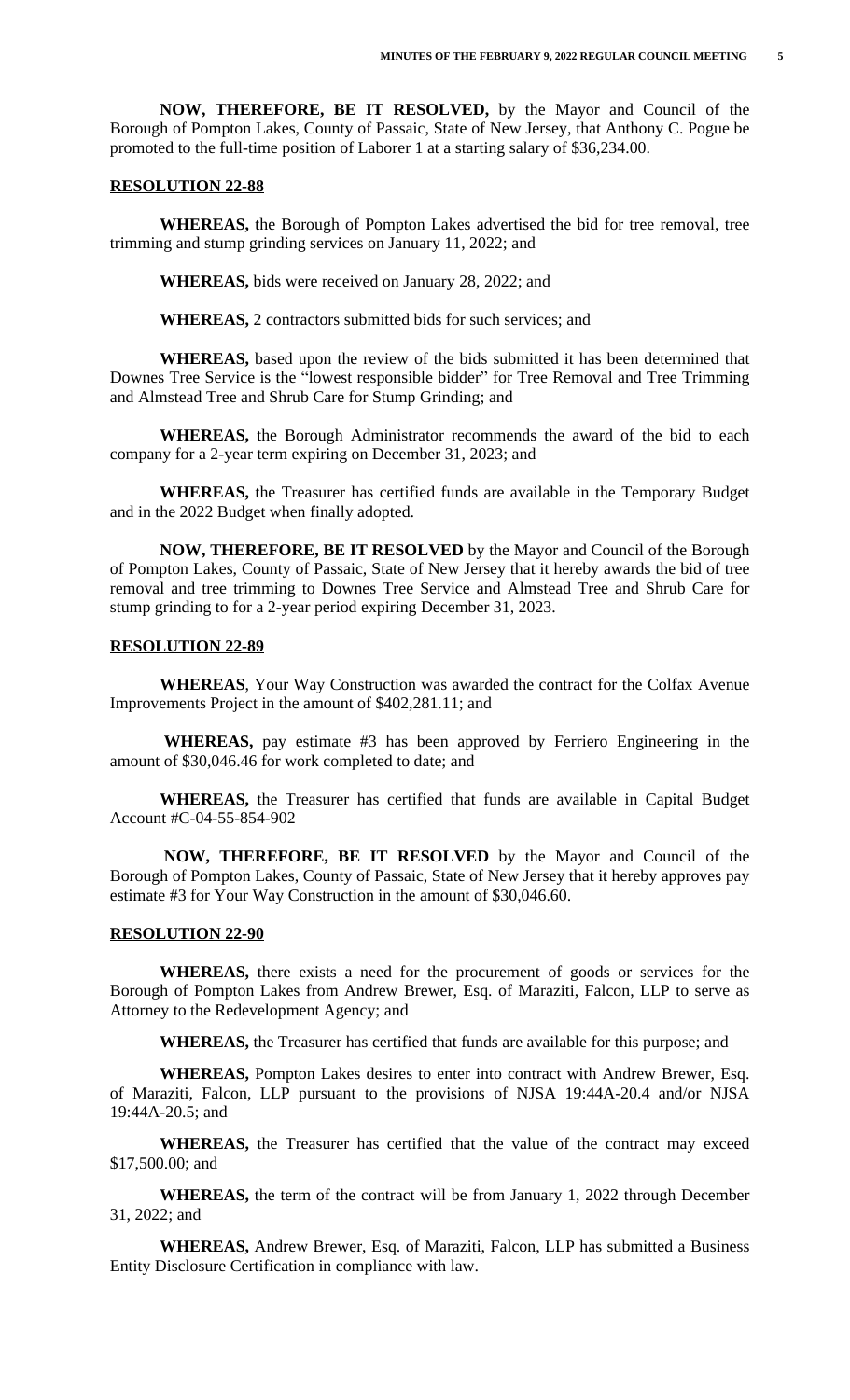**NOW THEREFORE BE IT RESOLVED,** this 9<sup>th</sup> day of February, 2022 by the Mayor and Council of the Borough of Pompton Lakes, County of Passaic and State of New Jersey as follows:

- 1. The Mayor and Council hereby engage Andrew Brewer, Esq. of Maraziti, Falcon, LLP to serve as Attorney to the Redevelopment Agency.
- 2. The Mayor and Borough Clerk is hereby authorized and directed to execute said proposal.

Said Andrew Brewer, Esq. of Maraziti, Falcon, LLP shall be engaged pursuant to contract to be entered by and between Andrew Brewer, Esq. of Maraziti, Falcon, LLP and the Borough and for such periods of time as permitted by law and for such compensation as agreed.

This appointment is awarded without competitive bidding as a "Professional Service" under the provisions of the Local Public Contracts Law because these services are rendered by members of recognized professions.

A copy of this Resolution shall be published in the Suburban Trends by the Borough Clerk as required by law within ten (10) days of its passage and a true copy of same shall be available for inspection in the office of the Borough Clerk.

A copy of the Business Entity Disclosure Certification and the Certification of Value shall be filed with this Resolution.

This Resolution shall take effect immediately upon adoption according to law.

## **RESOLUTION 22-91**

**WHEREAS,** there exists a need for the procurement of goods or services for the Borough of Pompton Lakes from Andrew Brewer, Esq. of Maraziti, Falcon, LLP to serve as Attorney to the Zoning Board of Adjustments; and

**WHEREAS,** the Treasurer has certified that funds are available for this purpose; and

**WHEREAS,** Pompton Lakes desires to enter into contract with Andrew Brewer, Esq. of Maraziti Falcon, LLP pursuant to the provisions of NJSA 19:44A-20.4 and/or NJSA 19:44A-20.5; and

**WHEREAS,** the Treasurer has certified that the value of the contract may exceed \$17,500.00; and

**WHEREAS,** the term of the contract will be from January 1, 2022 through December 31, 2022; and

**WHEREAS,** Maraziti Falcon, LLP has submitted a Business Entity Disclosure Certification in compliance with law.

**NOW THEREFORE BE IT RESOLVED,** this 9th day of February, 2022 by the Mayor and Council of the Borough of Pompton Lakes, County of Passaic and State of New Jersey as follows:

- 1. The Mayor and Council hereby engage Andrew Brewer, Esq. of Maraziti Falcon, LLP to serve as Attorney for the Pompton Lakes Zoning Board of Adjustments.
- 2. The Mayor and Borough Clerk is hereby authorized and directed to execute said proposal.

Said Andrew Brewer, Esq. of Maraziti Falcon, LLP shall be engaged pursuant to contract to be entered by and between Maraziti Falcon, LLP and the Borough and for such periods of time as permitted by law and for such compensation as agreed.

This appointment is awarded without competitive bidding as a "Professional Service" under the provisions of the Local Public Contracts Law because these services are rendered by members of recognized professions.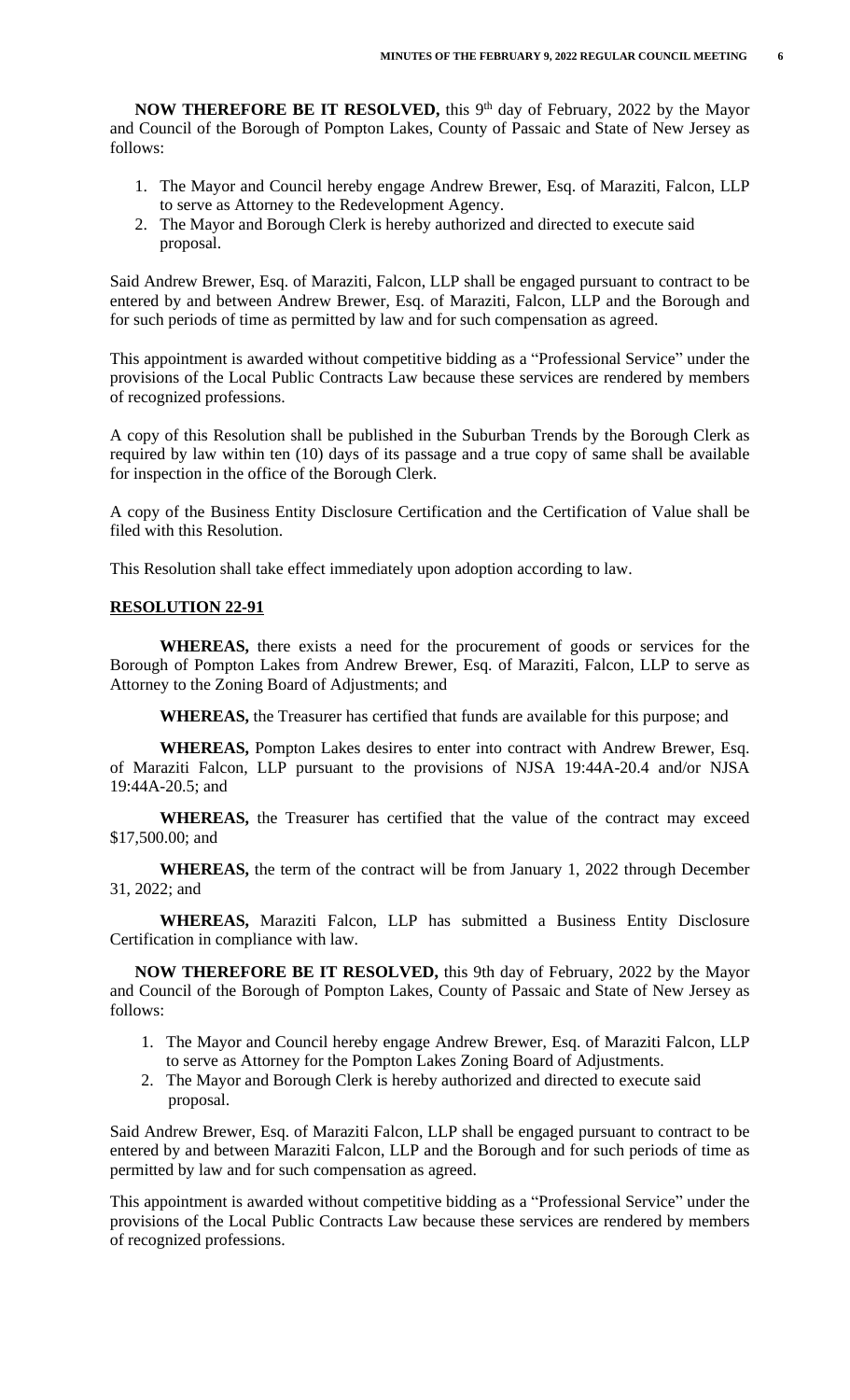A copy of this Resolution shall be published in the Suburban Trends by the Borough Clerk as required by law within ten (10) days of its passage and a true copy of same shall be available for inspection in the office of the Borough Clerk.

A copy of the Business Entity Disclosure Certification and the Certification of Value shall be filed with this Resolution.

This Resolution shall take effect immediately upon adoption according to law.

## **RESOLUTION 22-92**

**WHEREAS,** there exists a need for the procurement of goods or services for the Borough of Pompton Lakes from Andrew Brewer of Maraziti, Falcon, LLP to serve as Attorney to the Planning Board; and

**WHEREAS,** the Treasurer has certified that funds are available for this purpose; and

**WHEREAS,** Pompton Lakes desires to enter into contract with Andrew Brewer of Maraziti, Falcon, LLP pursuant to the provisions of NJSA 19:44A-20.4 and/or NJSA 19:44A-20.5; and

**WHEREAS,** the Treasurer has certified that the value of the contract may exceed \$17,500.00; and

**WHEREAS,** the term of the contract will be from January 1, 2022 through December 31, 2022; and

**WHEREAS,** Andrew Brewer of Maraziti, Falcon, LLP has submitted a Business Entity Disclosure Certification in compliance with law.

**NOW THEREFORE BE IT RESOLVED,** this 9th day of February, 2022 by the Mayor and Council of the Borough of Pompton Lakes, County of Passaic and State of New Jersey as follows:

- 1. The Mayor and Council hereby engage Andrew Brewer of Maraziti, Falcon, LLP to serve as Attorney to the Planning Board.
- 2. The Mayor and Borough Clerk is hereby authorized and directed to execute said proposal.

Said Andrew Brewer of Maraziti, Falcon, LLP shall be engaged pursuant to contract to be entered by and between Andrew Brewer of Maraziti, Falcon, LLP and the Borough and for such periods of time as permitted by law and for such compensation as agreed.

This appointment is awarded without competitive bidding as a "Professional Service" under the provisions of the Local Public Contracts Law because these services are rendered by members of recognized professions.

A copy of this Resolution shall be published in the Suburban Trends by the Borough Clerk as required by law within ten (10) days of its passage and a true copy of same shall be available for inspection in the office of the Borough Clerk.

A copy of the Business Entity Disclosure Certification and the Certification of Value shall be filed with this Resolution.

This Resolution shall take effect immediately upon adoption according to law.

#### **RESOLUTION 22-93**

**WHEREAS,** there exists a need for the procurement of goods or services for the Borough of Pompton Lakes from Maser Consulting Inc./Colliers Engineering & Design; and

**WHEREAS,** the Treasurer has certified that funds are available for this purpose; and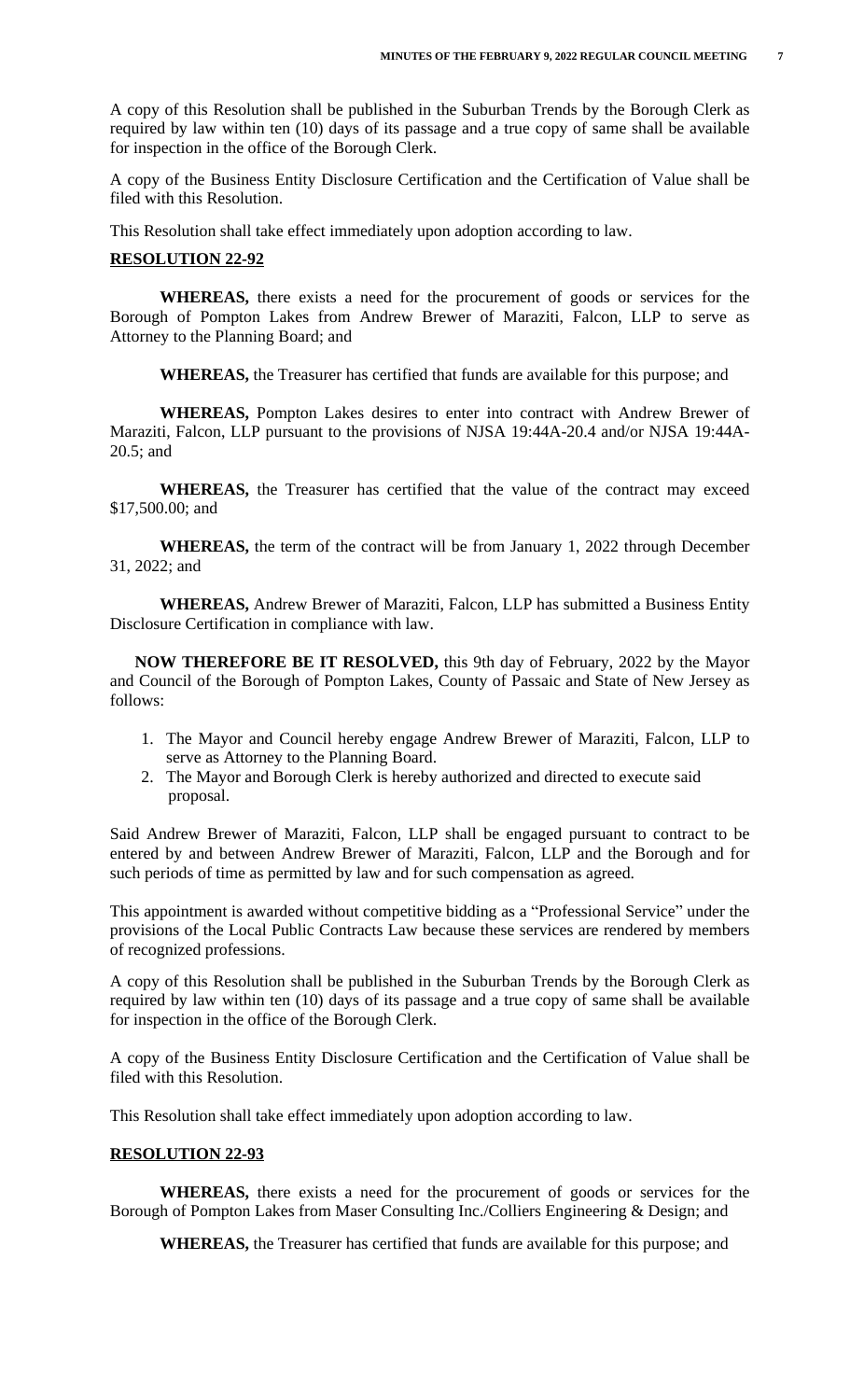**WHEREAS,** Pompton Lakes desires to enter into contract with Maser Consulting Inc./Colliers Engineering & Design, pursuant to the provisions of NJSA 19:44A-20.4 and/or NJSA 19:44A-20.5; and

**WHEREAS,** the Treasurer has certified that the value of the contract may exceed \$17,500.00; and

**WHEREAS,** the term of the contract will be from January 1, 2022 through December 31, 2022; and

**WHEREAS,** Maser Consulting Inc./Colliers Engineering & Design has submitted a Business Entity Disclosure Certification in compliance with law.

**NOW THEREFORE BE IT RESOLVED,** this 9<sup>th</sup> day of February, 2022 by the Mayor and Council of the Borough of Pompton Lakes, County of Passaic and State of New Jersey as follows:

- 1. The Mayor and Council hereby engage Maser Consulting, Inc./Colliers Engineering & Design to serve as Engineer to the Redevelopment Agency.
- 2. The Mayor and Borough Clerk is hereby authorized and directed to execute said proposal.

Said Maser Consulting Inc./Colliers Engineering & Design shall be engaged pursuant to contract to be entered by and between Maser Consulting Inc./Colliers Engineering & Design and the Borough and for such periods of time as permitted by law and for such compensation as agreed.

This appointment is awarded without competitive bidding as a "Professional Service" under the provisions of the Local Public Contracts Law because these services are rendered by members of recognized professions.

A copy of this Resolution shall be published in the Suburban Trends by the Borough Clerk as required by law within ten (10) days of its passage and a true copy of same shall be available for inspection in the office of the Borough Clerk.

A copy of the Business Entity Disclosure Certification and the Certification of Value shall be filed with this Resolution.

This Resolution shall take effect immediately upon adoption according to law.

## **RESOLUTION 22-94**

**WHEREAS,** there exists a need for the procurement of goods or services for the Borough of Pompton Lakes from Maser Consulting, Inc./Colliers Engineering & Design; and

**WHEREAS,** the Treasurer has certified that funds are available for this purpose; and

**WHEREAS,** Pompton Lakes desires to enter into contract with Maser Consulting, Inc./Colliers Engineering & Design pursuant to the provisions of NJSA 19:44A-20.4 and/or NJSA 19:44A-20.5; and

**WHEREAS,** the Treasurer has certified that the value of the contract may exceed \$17,500.00; and

**WHEREAS,** the term of the contract will be from January 1, 2022 through December 31, 2022; and

**WHEREAS,** Maser Consulting, Inc./Colliers Engineering & Design has submitted a Business Entity Disclosure Certification in compliance with law.

**NOW THEREFORE BE IT RESOLVED,** this 9th day of February, 2022 by the Mayor and Council of the Borough of Pompton Lakes, County of Passaic and State of New Jersey as follows:

- 1. The Mayor and Council hereby engage Maser Consulting, Inc./Colliers Engineering & Design to serve as Engineer to the Pompton Lakes Zoning Board of Adjustments.
- 2. The Mayor and Borough Clerk is hereby authorized and directed to execute said proposal.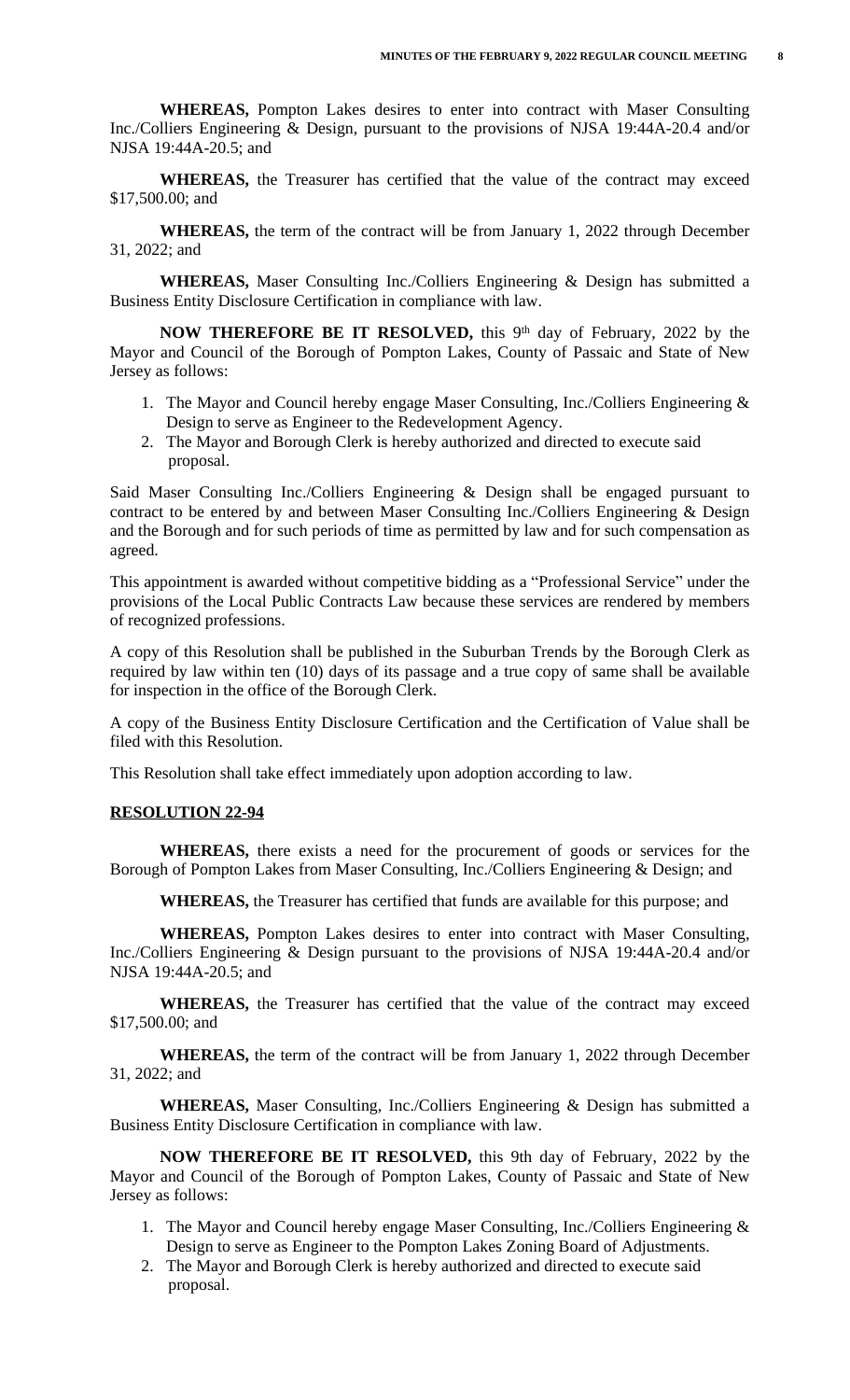Said Maser Consulting, Inc./Colliers Engineering & Design shall be engaged pursuant to contract to be entered by and between Maser Consulting, Inc./Colliers Engineering & Design and the Borough and for such periods of time as permitted by law and for such compensation as agreed.

This appointment is awarded without competitive bidding as a "Professional Service" under the provisions of the Local Public Contracts Law because these services are rendered by members of recognized professions.

A copy of this Resolution shall be published in the Suburban Trends by the Borough Clerk as required by law within ten (10) days of its passage and a true copy of same shall be available for inspection in the office of the Borough Clerk.

A copy of the Business Entity Disclosure Certification and the Certification of Value shall be filed with this Resolution.

This Resolution shall take effect immediately upon adoption according to law.

#### **RESOLUTION 22-95**

**WHEREAS,** there exists a need for the procurement of goods or services for the Borough of Pompton Lakes Planning Board from Maser Consulting Inc./Colliers Engineering & Design, Inc.; and

**WHEREAS,** the Treasurer has certified that funds are available for this purpose; and

**WHEREAS,** Pompton Lakes desires to enter into contract with Maser Consulting Inc./Colliers Engineering & Design, Inc., pursuant to the provisions of NJSA 19:44A-20.4 and/or NJSA 19:44A-20.5; and

**WHEREAS,** the Treasurer has certified that the value of the contract may exceed \$17,500.00; and

**WHEREAS,** the term of the contract will be from January 1, 2022 through December 31, 2022; and

**WHEREAS,** Maser Consulting Inc./Colliers Engineering & Design, Inc. has submitted a Business Entity Disclosure Certification in compliance with law.

**NOW THEREFORE BE IT RESOLVED,** this 9<sup>th</sup> day of February, 2022 by the Mayor and Council of the Borough of Pompton Lakes, County of Passaic and State of New Jersey as follows:

- 1. The Mayor and Council hereby engage Maser Consulting, Inc./Colliers Engineering & Design, Inc. to serve as Engineer to the Planning Board
- 2. The Mayor and Borough Clerk is hereby authorized and directed to execute said proposal.

Said Maser Consulting Inc./Colliers Engineering & Design, Inc. shall be engaged pursuant to contract to be entered by and between Maser Consulting Inc./Colliers Engineering & Design, Inc. and the Borough and for such periods of time as permitted by law and for such compensation as agreed.

This appointment is awarded without competitive bidding as a "Professional Service" under the provisions of the Local Public Contracts Law because these services are rendered by members of recognized professions.

A copy of this Resolution shall be published in the Suburban Trends by the Borough Clerk as required by law within ten (10) days of its passage and a true copy of same shall be available for inspection in the office of the Borough Clerk.

A copy of the Business Entity Disclosure Certification and the Certification of Value shall be filed with this Resolution.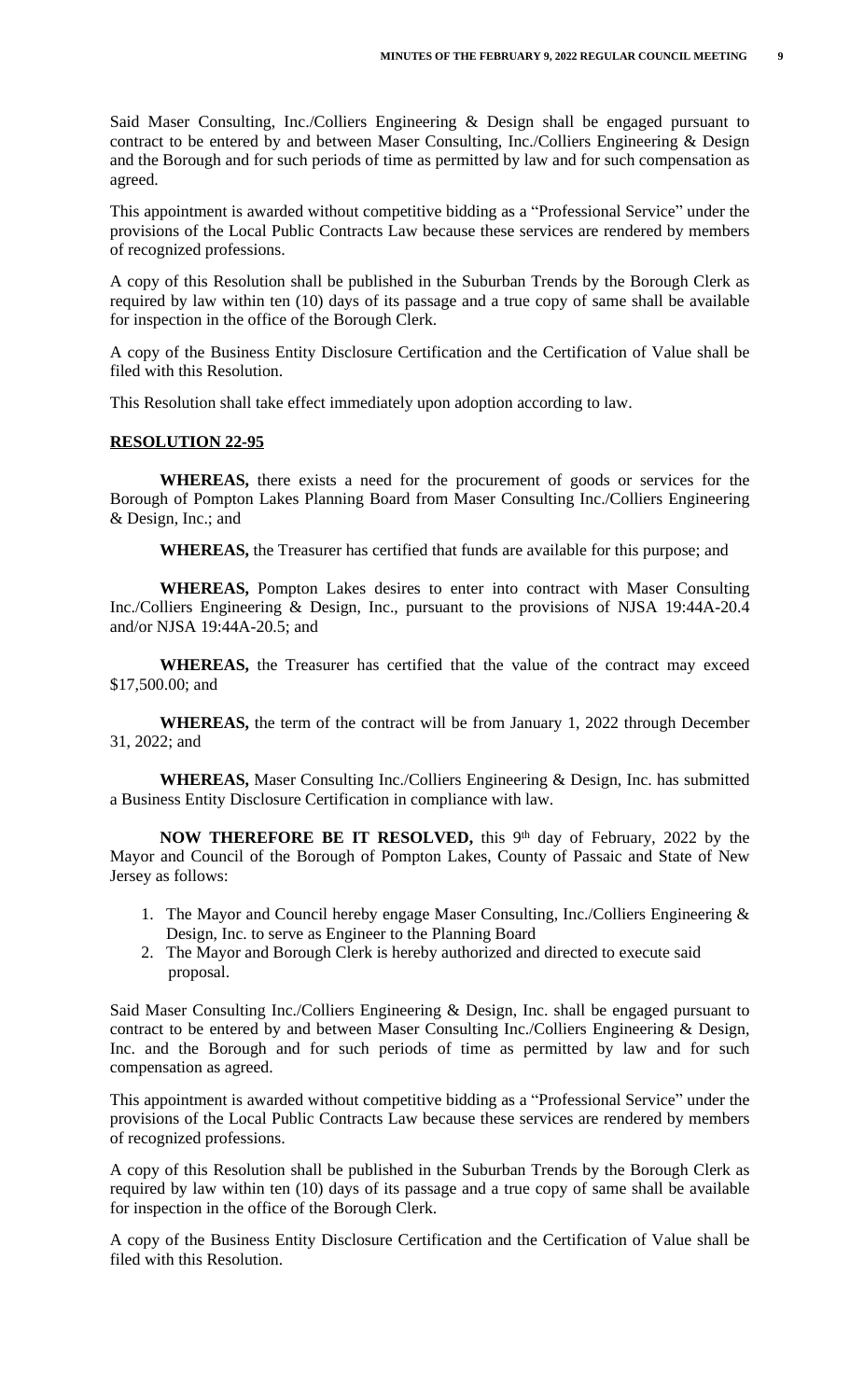This Resolution shall take effect immediately upon adoption according to law.

#### **RESOLUTION 22-96**

**WHEREAS,** there exists a need for the procurement of goods or services for the Borough of Pompton Lakes Planning Board from Maser Consulting Inc./Colliers Engineering & Design.; and

**WHEREAS,** the Treasurer has certified that funds are available for this purpose; and

**WHEREAS,** Pompton Lakes desires to enter into contract with Maser Consulting Inc./Colliers Engineering & Design, Inc., pursuant to the provisions of NJSA 19:44A-20.4 and/or NJSA 19:44A-20.5; and

**WHEREAS,** the Treasurer has certified that the value of the contract may exceed \$17,500.00; and

**WHEREAS,** the term of the contract will be from January 1, 2022 through December 31, 2022; and

**WHEREAS,** Maser Consulting Inc./Colliers Engineering & Design, Inc., has submitted a Business Entity Disclosure Certification in compliance with law.

**NOW THEREFORE BE IT RESOLVED,** this 9th day of February, 2022 by the Mayor and Council of the Borough of Pompton Lakes, County of Passaic and State of New Jersey as follows:

- 1. The Mayor and Council hereby engage Maser Consulting, Inc./Colliers Engineering & Design, Inc., to serve as Planning Board Planner.
- 2. The Mayor and Borough Clerk is hereby authorized and directed to execute said proposal.

Said Maser Consulting Inc./Colliers Engineering & Design, Inc. shall be engaged pursuant to contract to be entered by and between Maser Consulting Inc./Colliers Engineering & Design, Inc. and the Borough and for such periods of time as permitted by law and for such compensation as agreed.

This appointment is awarded without competitive bidding as a "Professional Service" under the provisions of the Local Public Contracts Law because these services are rendered by members of recognized professions.

A copy of this Resolution shall be published in the Suburban Trends by the Borough Clerk as required by law within ten (10) days of its passage and a true copy of same shall be available for inspection in the office of the Borough Clerk.

A copy of the Business Entity Disclosure Certification and the Certification of Value shall be filed with this Resolution.

This Resolution shall take effect immediately upon adoption according to law.

## **RESOLUTION 22-97**

**WHEREAS,** there exists a need for the procurement of goods or services for the Borough of Pompton Lakes from Maser Consulting Inc./Colliers Engineering & Design.; and

**WHEREAS,** the Treasurer has certified that funds are available for this purpose; and

**WHEREAS,** Pompton Lakes desires to enter into contract with Maser Consulting Inc./Colliers Engineering & Design, pursuant to the provisions of NJSA 19:44A-20.4 and/or NJSA 19:44A-20.5; and

**WHEREAS,** the Treasurer has certified that the value of the contract may exceed \$17,500.00; and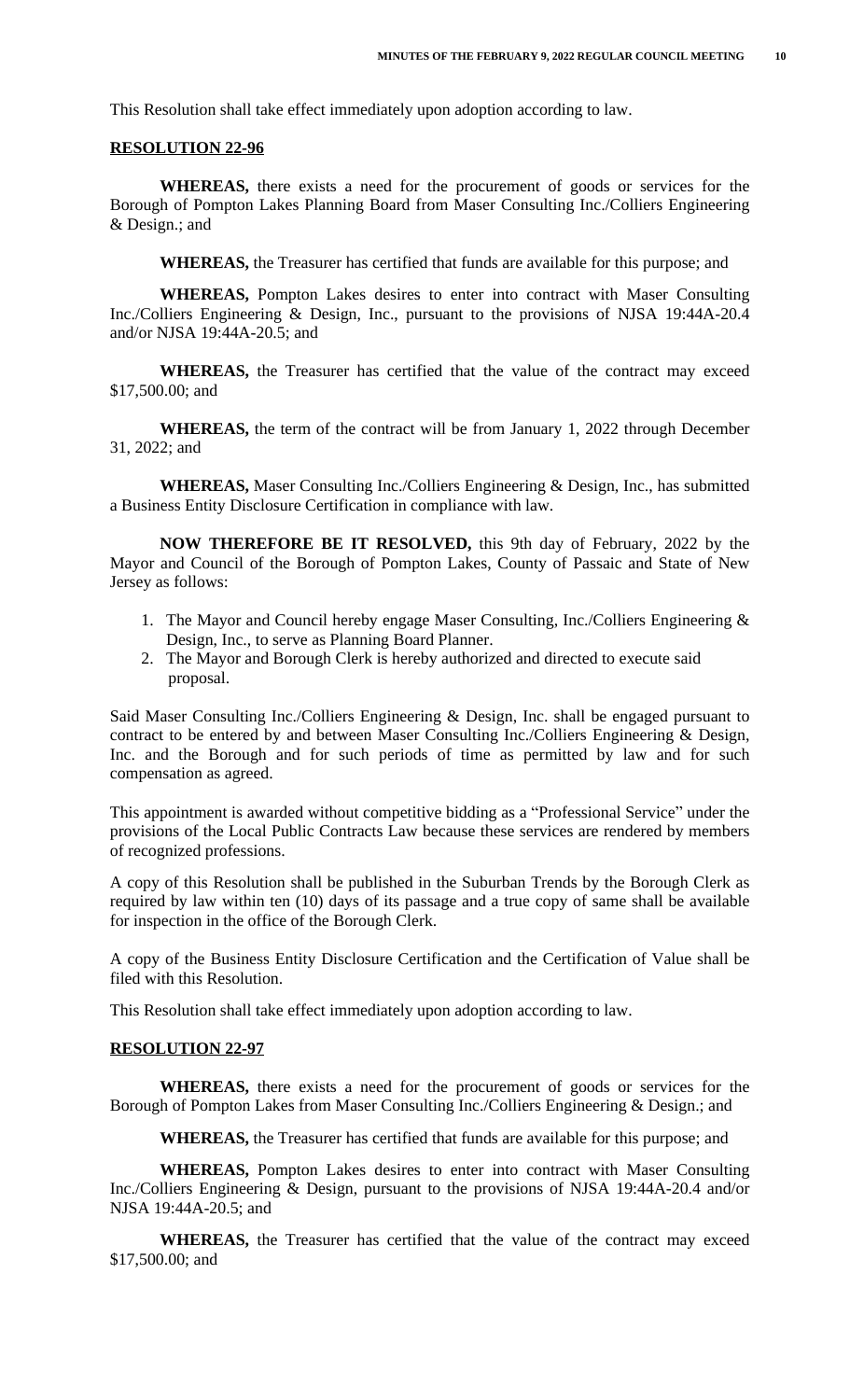**WHEREAS,** the term of the contract will be from January 1, 2022 through December 31, 2022; and

**WHEREAS,** Maser Consulting Inc./Colliers Engineering & Design has submitted a Business Entity Disclosure Certification in compliance with law.

**NOW THEREFORE BE IT RESOLVED,** this 9th day of February, 2022 by the Mayor and Council of the Borough of Pompton Lakes, County of Passaic and State of New Jersey as follows:

- 1. The Mayor and Council hereby engage Maser Consulting, Inc./Colliers Engineering & Design to serve as Redevelopment Agency Planner.
- 2. The Mayor and Borough Clerk is hereby authorized and directed to execute said proposal.

Said Maser Consulting Inc./Colliers Engineering & Design shall be engaged pursuant to contract to be entered by and between Maser Consulting Inc./Colliers Engineering & Design and the Borough and for such periods of time as permitted by law and for such compensation as agreed.

This appointment is awarded without competitive bidding as a "Professional Service" under the provisions of the Local Public Contracts Law because these services are rendered by members of recognized professions.

A copy of this Resolution shall be published in the Suburban Trends by the Borough Clerk as required by law within ten (10) days of its passage and a true copy of same shall be available for inspection in the office of the Borough Clerk.

A copy of the Business Entity Disclosure Certification and the Certification of Value shall be filed with this Resolution.

This Resolution shall take effect immediately upon adoption according to law.

#### **RESOLUTION 22-98**

**WHEREAS,** there exists a need for the procurement of goods or services for the Borough of Pompton Lakes from Maser Consulting, Inc./Colliers Engineering & Design.; and

**WHEREAS,** the Treasurer has certified that funds are available for this purpose; and

**WHEREAS,** Pompton Lakes desires to enter into contract with Maser Consulting, Inc./Colliers Engineering & Design pursuant to the provisions of NJSA 19:44A-20.4 and/or NJSA 19:44A-20.5; and

**WHEREAS,** the Treasurer has certified that the value of the contract may exceed \$17,500.00; and

**WHEREAS,** the term of the contract will be from January 1, 2022 through December 31, 2022; and

**WHEREAS,** Maser Consulting, Inc./Colliers Engineering & Design has submitted a Business Entity Disclosure Certification in compliance with law.

**NOW THEREFORE BE IT RESOLVED,** this 9<sup>th</sup> day of February, 2022 by the Mayor and Council of the Borough of Pompton Lakes, County of Passaic and State of New Jersey as follows:

- 1. The Mayor and Council hereby engage Maser Consulting, Inc./Colliers Engineering & Design to serve as Planner for the Pompton Lakes Zoning Board of Adjustments.
- 2. The Mayor and Borough Clerk is hereby authorized and directed to execute said proposal.

Said Maser Consulting, Inc./Colliers Engineering & Design shall be engaged pursuant to contract to be entered by and between Maser Consulting, Inc./Colliers Engineering & Design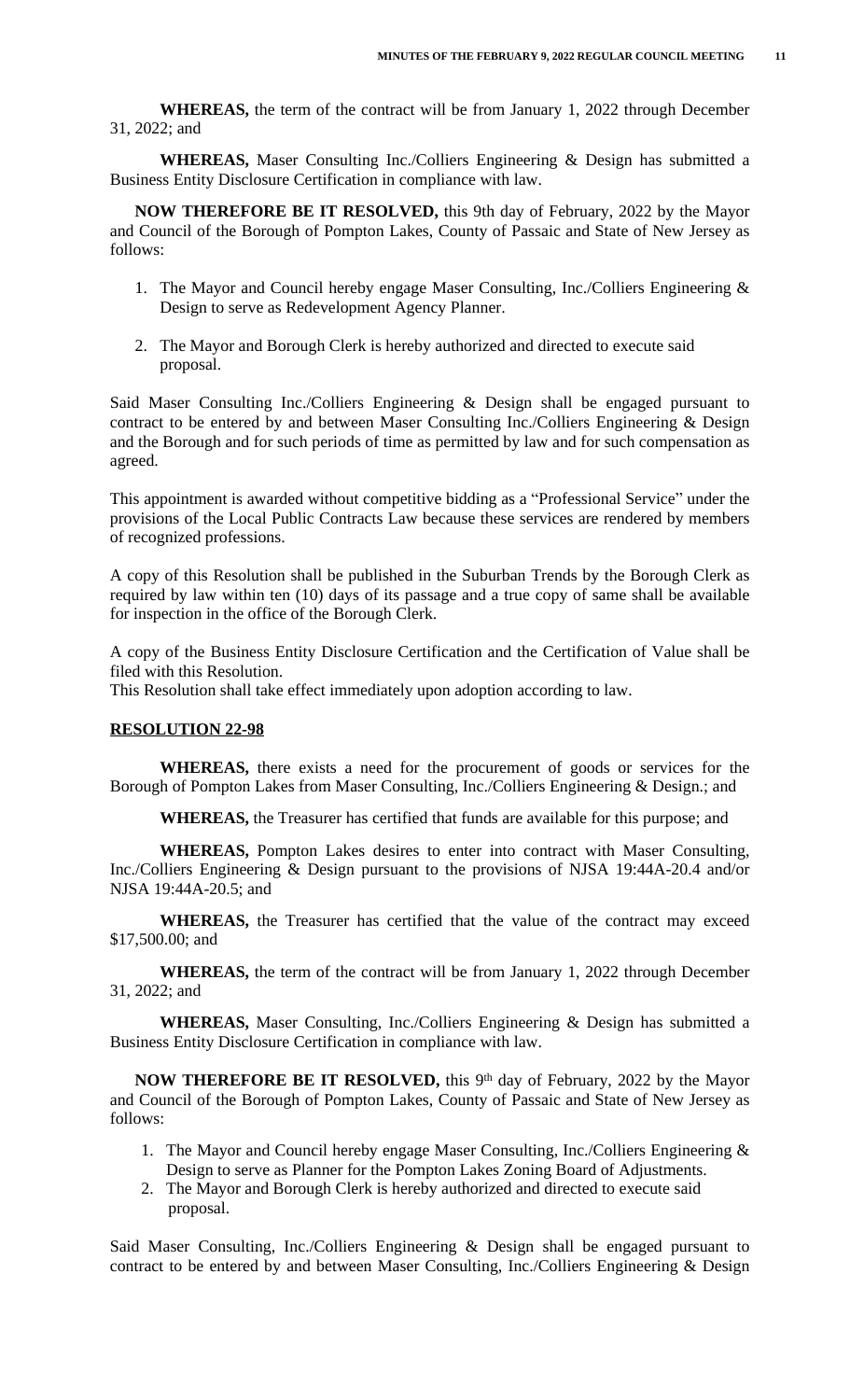and the Borough and for such periods of time as permitted by law and for such compensation as agreed.

This appointment is awarded without competitive bidding as a "Professional Service" under the provisions of the Local Public Contracts Law because these services are rendered by members of recognized professions.

A copy of this Resolution shall be published in the Suburban Trends by the Borough Clerk as required by law within ten (10) days of its passage and a true copy of same shall be available for inspection in the office of the Borough Clerk.

A copy of the Business Entity Disclosure Certification and the Certification of Value shall be filed with this Resolution.

This Resolution shall take effect immediately upon adoption according to law.

#### **RESOLUTION 22-99**

**WHEREAS,** there exists a need for the procurement of goods or services for the Borough of Pompton Lakes from Maser Consulting, Inc./Colliers Engineering & Design, Inc.; and

**WHEREAS,** the Treasurer has certified that funds are available for this purpose; and

**WHEREAS,** Pompton Lakes desires to enter into contract with Maser Consulting, Inc./Colliers Engineering & Design Inc., pursuant to the provisions of NJSA 19:44A-20.4 and/or NJSA 19:44A-20.5; and

**WHEREAS,** the Treasurer has certified that the value of the contract may exceed \$17,500.00; and

**WHEREAS,** the term of the contract will be from January 1, 2022 through December 31, 2022; and

**WHEREAS,** Maser Consulting, P.A. has submitted a Business Entity Disclosure Certification in compliance with law.

**NOW THEREFORE BE IT RESOLVED,** this 9th day of February, 2022 by the Mayor and Council of the Borough of Pompton Lakes, County of Passaic and State of New Jersey as follows:

- 1. The Mayor and Council hereby engage Maser Consulting, Inc./Colliers Engineering & Design, Inc. to serve as Municipal Planning Consultant to the Pompton Lakes Governing Body.
- 2. The Mayor and Borough Clerk is hereby authorized and directed to execute said proposal.

Said Maser Consulting, Inc./Colliers Engineering & Design, Inc., shall be engaged pursuant to contract to be entered by and between Maser Consulting, Inc./Colliers Engineering & Design, Inc. and the Borough of Pompton Lakes and for such periods of time as permitted by law and for such compensation as agreed.

This appointment is awarded without competitive bidding as a "Professional Service" under the provisions of the Local Public Contracts Law because these services are rendered by members of recognized professions.

A copy of this Resolution shall be published in the Suburban Trends by the Borough Clerk as required by law within ten (10) days of its passage and a true copy of same shall be available for inspection in the office of the Borough Clerk.

A copy of the Business Entity Disclosure Certification and the Certification of Value shall be filed with this Resolution.

This Resolution shall take effect immediately upon adoption according to law.

#### **RESOLUTION 22-100**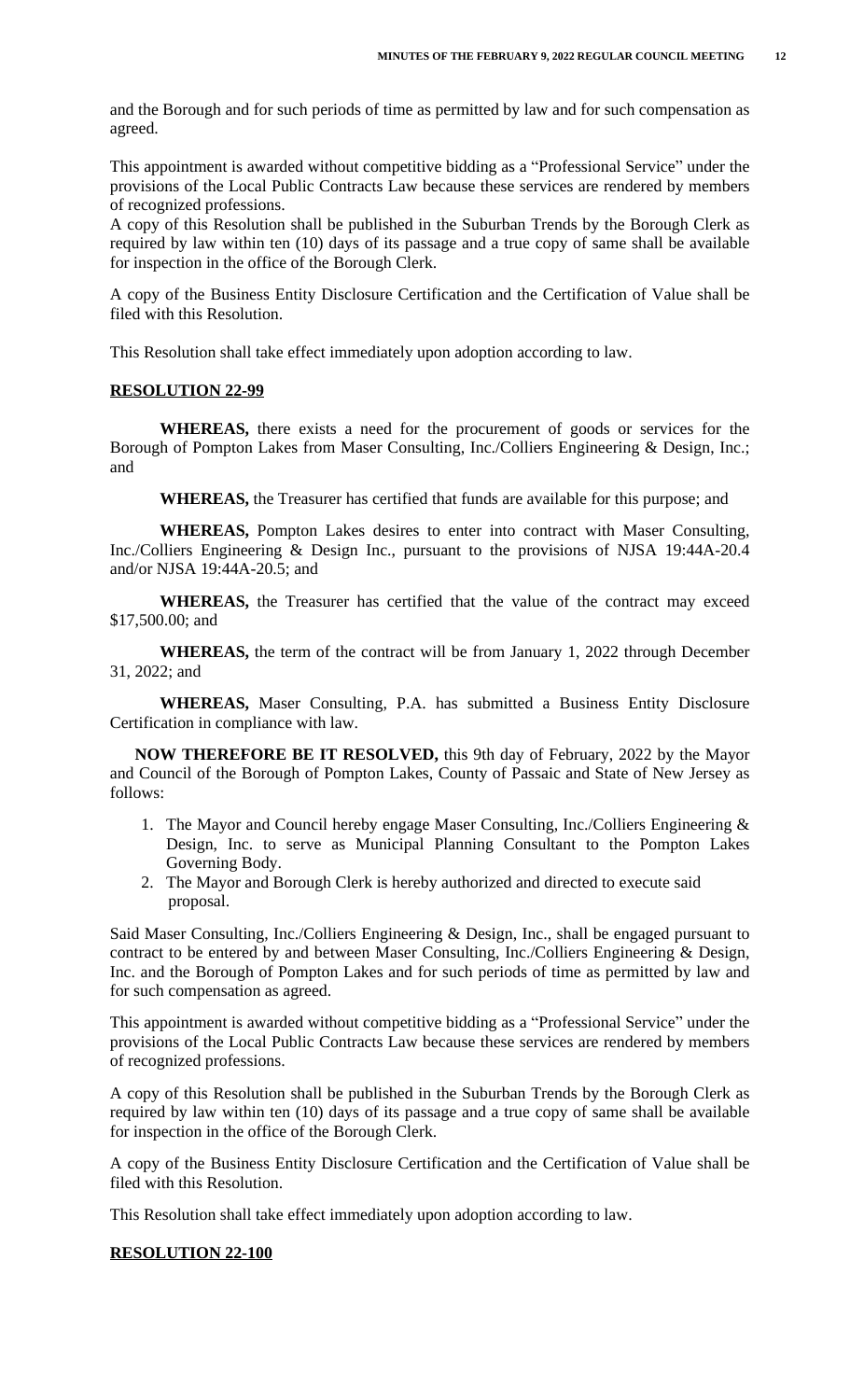**WHEREAS,** the Chief of Police has advised Mayor and Council that three full-time crossing guard position have become available due to a vacancies; and

**WHEREAS,** the Chief of Police has provided his recommendation for the positions of full-time crossing guard; and

**NOW, THEREFORE, BE IT RESOLVED,** by the Mayor and Council of the Borough of Pompton Lakes that:

1. The following are appointed to the position of full-time crossing guard

Robert Sudol – 27 Ringwood Avenue, Pompton Lakes William Schuitema – 615 Hamburg Turnpike, Pompton Lakes Jacquelin Foy – 715 Ramapo Avenue, Pompton Lakes

Compensation to be paid shall be in accordance with the collective bargaining agreement between the Borough and Communications Workers of America AFL-CIO.

## **SEPARATE ACTION RESOLUTIONS: None**

**ORDINANCE FOR FIRST READING AND INTRODUCTION: None**

(*Ordinances will be presented for second reading and final adoption on ……)*

#### **ORDINANCE FOR SECOND READING AND FINAL ADOPTION: None**

*(These Ordinances have been advertised and posted on the Municipal Bulletin Board)*

## **MAYOR MICHAEL SERRA:**

Motion moved by Councilwoman Polidori, second by Councilman Baig to appoint the following Chairperson or Designee and members to the Open Space Committee for a one term to 12/31/22 as follows:

Mayor – Mike Serra Mayor's Alternate – Councilwoman Jennifer Polidori Planning Board, Michael Simone/Rich Fracaro Zoning Board, Jared Luciani Shade Tree, Ranuel Hinton Recreation, Karen Murphy/Mike Berbera Environmental, Mike Meeker Flood Advisory, Julie Doncoes Member 1st Vote District – Jason Lovasi Member 2nd Vote District – Michael Fasouletos Member 3rd Vote District – Mike Riga Member 4th Vote District – Tim Troast Member 5th Vote District – Lauren Venin Member 6<sup>th</sup> Vote District – Lloyd Kent

Mayor Serra reported on the following.

- attended the County Freeholder Meeting regarding the transfer of property from the former County Department of Public Works site to the County Housing Authority. Mayor Serra stated the housing project is intended for veterans and seniors; priority for housing would initially go to Pompton Lakes veterans, second priority to Pompton Lakes seniors and lastly County veterans and/or seniors.
- the process has begun for the Municipal Budget and due to the purchase of a new Fire Truck the Governing Body will keep a tight budget - no current services would be lost
- construction for the Redevelopment project in the Business District will begin in March of 2022 pending permits. The Business Improvement District will have input with signage for the buildings.
- commented on the concerns residents voiced regarding construction for the new car wash on Hamburg Turnpike. Mayor Serra assured those with concerns the project is in the Business District and is located on a County roadway; approval for permits by the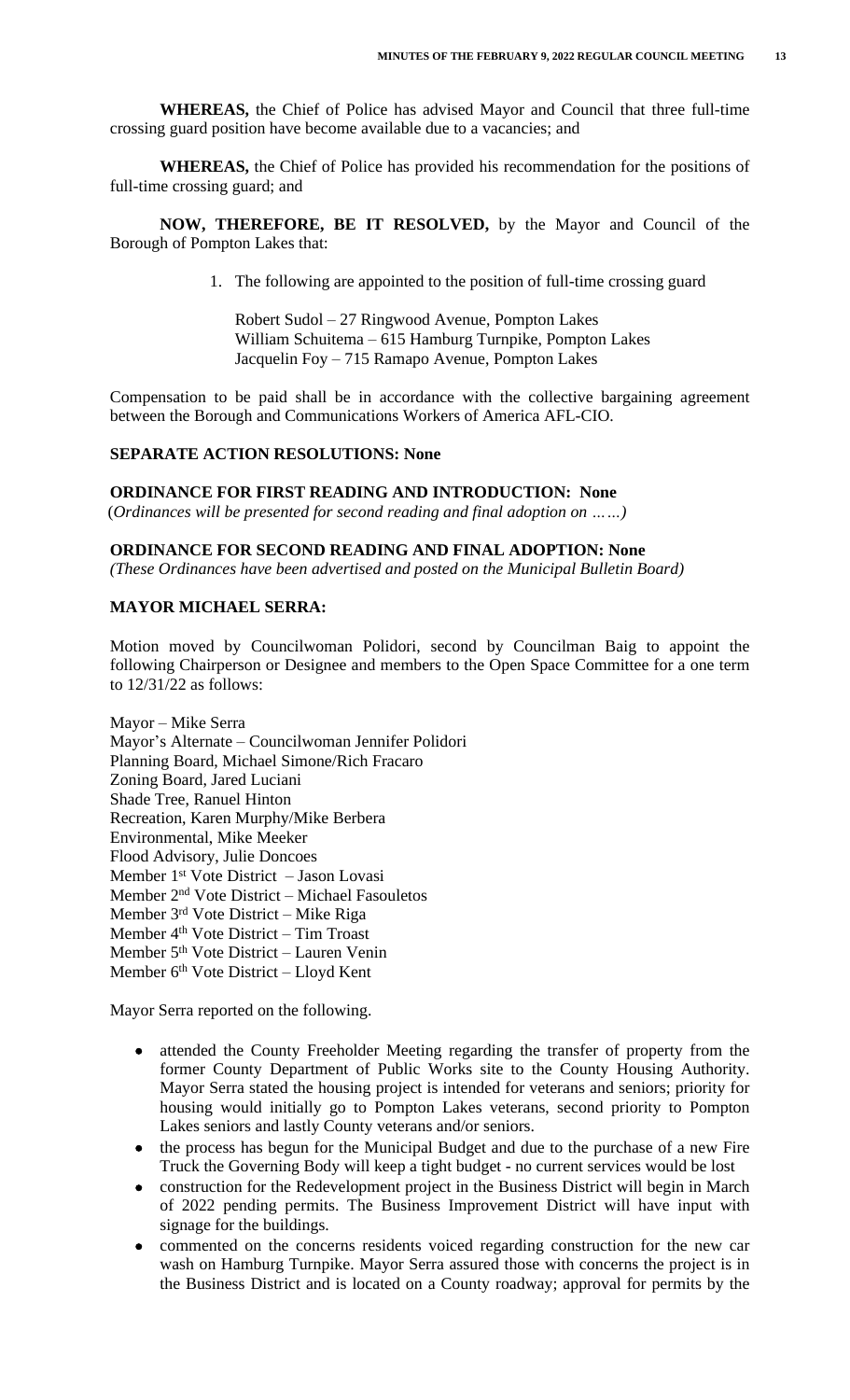County. Mayor Serra stated he is confident the project will result in creating a prosperous business. Traffic issues would be addressed by the County.

 residents should report pot holes in the local roadways that need repair to the Department of Public Works

# **COUNCIL PRESIDENT POLIDORI:**

Councilwoman Polidori reported on the following.

- acknowledged and thanked the members of the Open Space Committee who were appointed this evening
- commented on volunteer groups and the difficult times many organizations are experiencing
- attended the Rotary Luncheon and stated she was re-inducted into the Club
- announced there would be a dance held on March 11, 2022 for students at the Middle School and this would mark the first dance in two years
- commented on the discontinuation of mask mandates in schools making face coverings optional for students and staff
- commented on "Coffee with the Council" and stated there would be different locations around town in an effort to support all the local businesses. The locations and dates would be announced through social media.
- attended the Grand Opening of the new pet store; met with the new owners of the pork store; visited the magic store. Councilwoman Polidori urged residents to shop locally.

Mayor Serra commented on the Community Emergency Response Team (CERT) membership and stated there were over 65 members and they provide a variety of volunteer services for the town. Mayor Serra acknowledged the commitment and dedication the CERT member's exhibit when an emergency situation arises.

#### **COUNCILMAN DELINE:**

Councilman DeLine reported on the following.

- thanked the Department of Public Works for the removal of snow during the past few snow and ice storms
- thanked the Municipal Utility Authority (MUA) for their help and assistance with a water main break on Summit Avenue. Councilman DeLine also thanked the Police for traffic control during the emergency.
- attended the Grand Opening for the new pet store and stated it would provide a valuable service for residents
- thanked Mr. Boyle for securing the tree contract

# **COUNCILWOMAN KENT:**

Councilwoman Kent reported on the following.

- during the recent winter storm events, the Department of Public Works removed snow and treated the roadways. Councilwoman Kent reminded residents snow should not be thrown from sidewalks, driveways and cars back into streets.
- suggested the Borough establish a "pothole" hotline and direct it to the DPW
- attended the Grand Opening for the new pet store and wished them success
- announced there is a new owner for Pompton Bagels located on Hamburg Turnpike. The Grand Opening is forthcoming.
- the Flood Advisory Committee requested logs on the Pompton Lake Dam be removed
- commented on the benefits for Green Infrastructure and promoted the use of rain barrels and rain gardens on properties to divert rain off of roadways. More information to follow.
- BID Bucks will be sold on February 19, 2022 from 11:00am to 1:00pm. Information is posted on the Borough website.
- questioned if the Borough would be involved in New Jersey Greenway projects. Councilman DeLine explained the project is for Essex and Hudson Counties.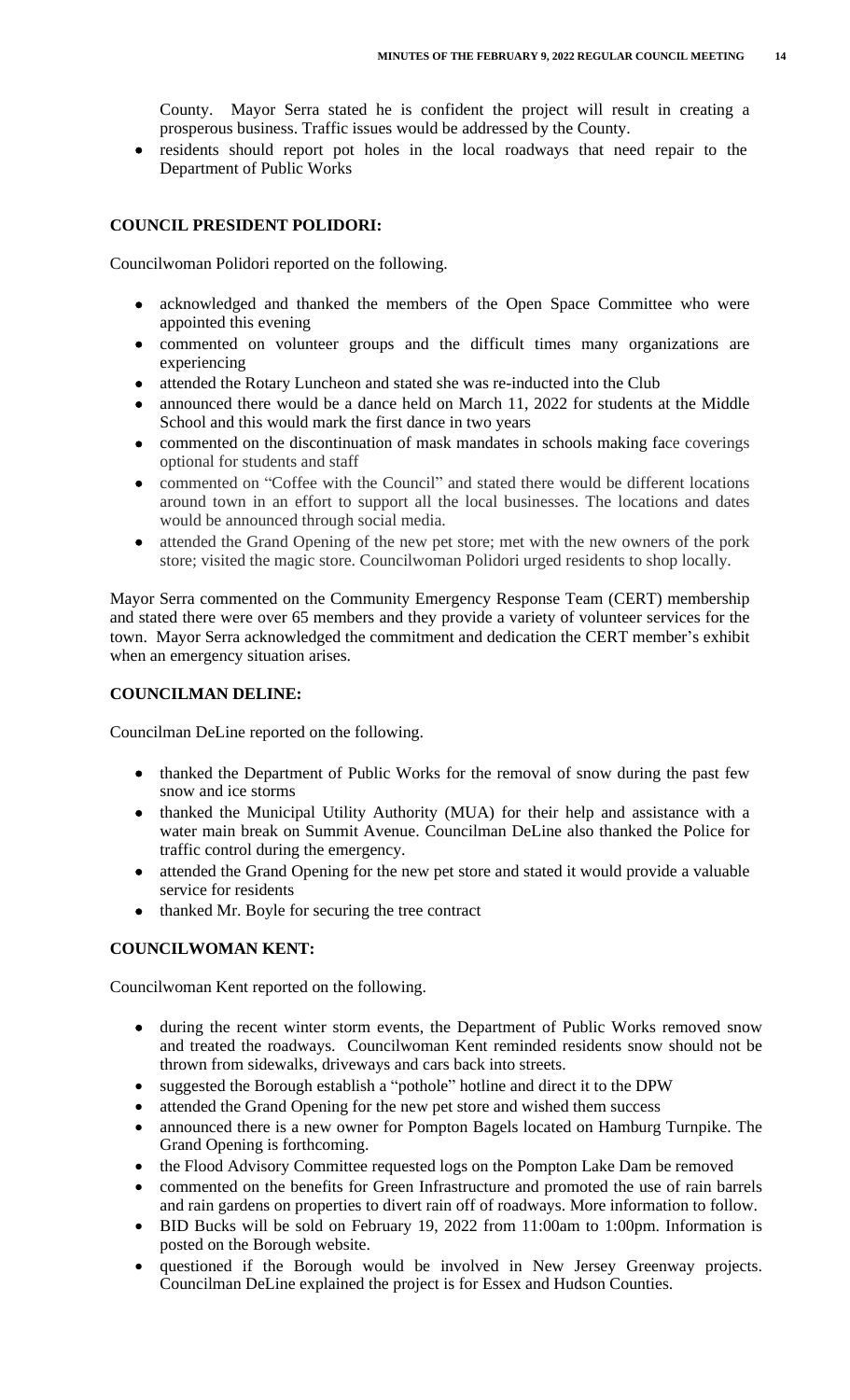Mayor Serra stated during the recent snowstorm Channel 7 news interviewed Borough Department of Public Works Superintendent, Dan O'Rourke and provided a news story highlighting Pompton Lakes.

## **COUNCILMAN VENIN:**

Councilman Venin reported on the following.

- congratulated Ms. Ryan as the recipient of the Citizens Award she received this evening from the Police Department
- stated CERT has provided staffing during the COVID vaccination clinics. Reminded the community there would be a vaccine clinic this Friday, February 11, 2022.
- thanked the Police Department for adjusting traffic patterns at Lincoln School

Mayor Serra stated there has been encouraging positive signs in the coronavirus pandemic and cases are down in Pompton Lakes. Mayor Serra stated there will be a vaccine clinic on Friday February 11, 2022. Mayor Serra noted the Wayne Health Department offers Covid-19 vaccines from all providers and Covid testing is accessible at Passaic County College in Wanaque.

# **COUNCILMAN BAIG:**

Councilman Baig reported on the following.

- congratulated Ms. Ryan for receiving the Citizens Award and cautioned residents to report incidents to the Police Department
- attended the Grand Opening of the pet store
- commented on the CERT report from Deborah Ross and stated CERT had a total of 29 volunteer hours for the month of January 2022
- the Board of Education (BOE) approved payment of approximately \$65,000.00 for work on a boiler at Lakeside Middle School
- Board of Education approved the appointment of Mary Ann Russo for the  $7<sup>th</sup>$  grade Math Learning Center
- the Board Of Education approved the district calendars for the 2022/23 and the 2023/24 school year
- commented on the Police Department report for the month of January 2022

Mayor Serra thanked the Board of Education members for their hard work and dedication.

## **COUNCILMAN CRUZ:**

Councilman Cruz reported on the following.

- acknowledged the volunteer CERT members for their dedication to the community. Councilman Cruz stated this is the first year CERT is offered as a program in the High School.
- also attended the Grand Opening for the pet store, wished the retailer the best of luck and encouraged residents to visit the store
- the Recreation Commission is currently in search of a new location for a Teen Center

Mayor Serra stated the Recreation Commission is seeking an Assistant Director for the Summer Day Camp scheduled for four weeks during the month of July from 9am-12pm. Those interested should have a teaching background; contact Karen Murphy, Recreation Director or Mayor Serra.

## **PROFESSIONAL REPORTS:**

## **MARK J. SEMERARO, Borough Attorney**

Scott Fahrney has no report.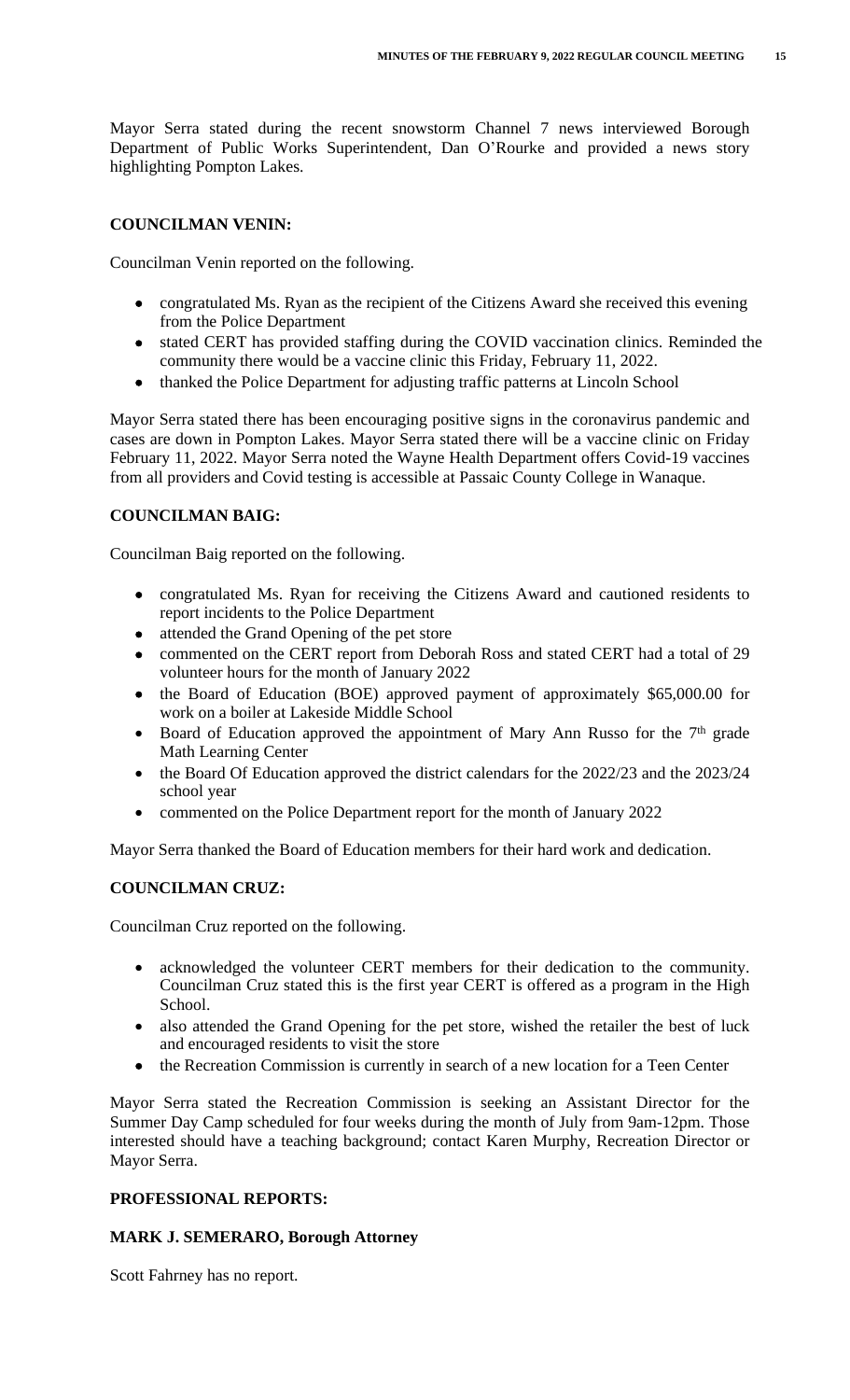## **KEVIN BOYLE, Borough Administrator**

Mr. Boyle reported on the following.

- the Auditor has completed the Annual Debt Statement and there has been an increase to .81 percent net debt
- Chemours has provided the Borough with the 4<sup>th</sup> quarter report for 2021
- provided the Governing Body with a copy of the Open Space application
- commented on the 2022 budget and stated the rollover of surplus from 2020 is beneficial surplus however there has been a loss on the ratable base
- anticipates a stable Capital Budget and remains much the same; less than 2 percent increase
- expects a Budget Meeting in the near future and will introduce the 2022 Budget in March and adopt in April

Mayor Serra commented on the status for the reconstruction of the Pond Hole and stated the project has not been completed but the line striping will be done this weekend.

Mayor Serra commented on some issues with roadways and stated there is a low spot on Ringwood and Wanaque Avenues that is collecting water and must be addressed. Mayor Serra stated the Municipal Utilities Authority had recently made repairs for a water main break. Mr. Boyle to notify the MUA. Mayor Serra also stated he has received complaints regarding the pavement on Ringwood Avenue from the quarry to Hamburg Turnpike and suggested a surface coat on the one side of the street.

# **MEETING OPEN FOR PUBLIC COMMENTS:**

Motion moved by Councilwoman Polidori, second by Councilman Cruz to open the Meeting for public comments. All voted in favor of the motion.

## **ANN TACINELLI, Lambert Street**

Ms. Tacinelli voiced her concerns when the Department of Public Works plows snow onto driveways. Mayor Serra responded and stated unfortunately the snow needs to be removed off the roadways. Ms. Tacinelli expressed concerns with curbing in the Pond Hole and stated it is difficult to maneuver turns. Mayor Serra replied the line striping should alleviate some of these concerns.

## **RANDY HINTON, Montclair Avenue**

Mr. Hinton reported on the inspection of 150 trees by the Borough Arborist, John Linson and Michael Martini, State Forester. Mr. Hinton stated that the bracing on trees along the Morris Canal Greenway Trail need to be removed. Mr. Hinton commented on the planting of 250 trees and the need for maintenance. Mr. Hinton noted the Emerald Ash Boar has made its way into town along with the spotted lanternfly; both insects can cause substantial damage to trees.

Mr. Hinton stated during recent winter storms the snow was not removed from sidewalks at several Borough pocket parks. Mayor Serra requested Councilwoman Kent notify the DPW Superintendent, Mr. O'Rourke that snow was not removed from walkways.

Mr. Hinton commented on Channel PLTV 77 and questioned whether the programing would continue. Mr. Boyle provided some input as to the technical process for airing Council Meetings and he is currently seeking alternate consultants to provide the service. Mayor Serra also responded and stated Channel PLTV 77 is a valuable resource for residents but the system is antiquated and needs to be updated.

Mr. Hinton commented on the tax exemptions for disabled veterans and the loss of revenue for the Borough. Mr. Boyle explained New Jersey voters approved the tax exemption for disabled veterans and the Borough has experienced a considerable loss of revenue.